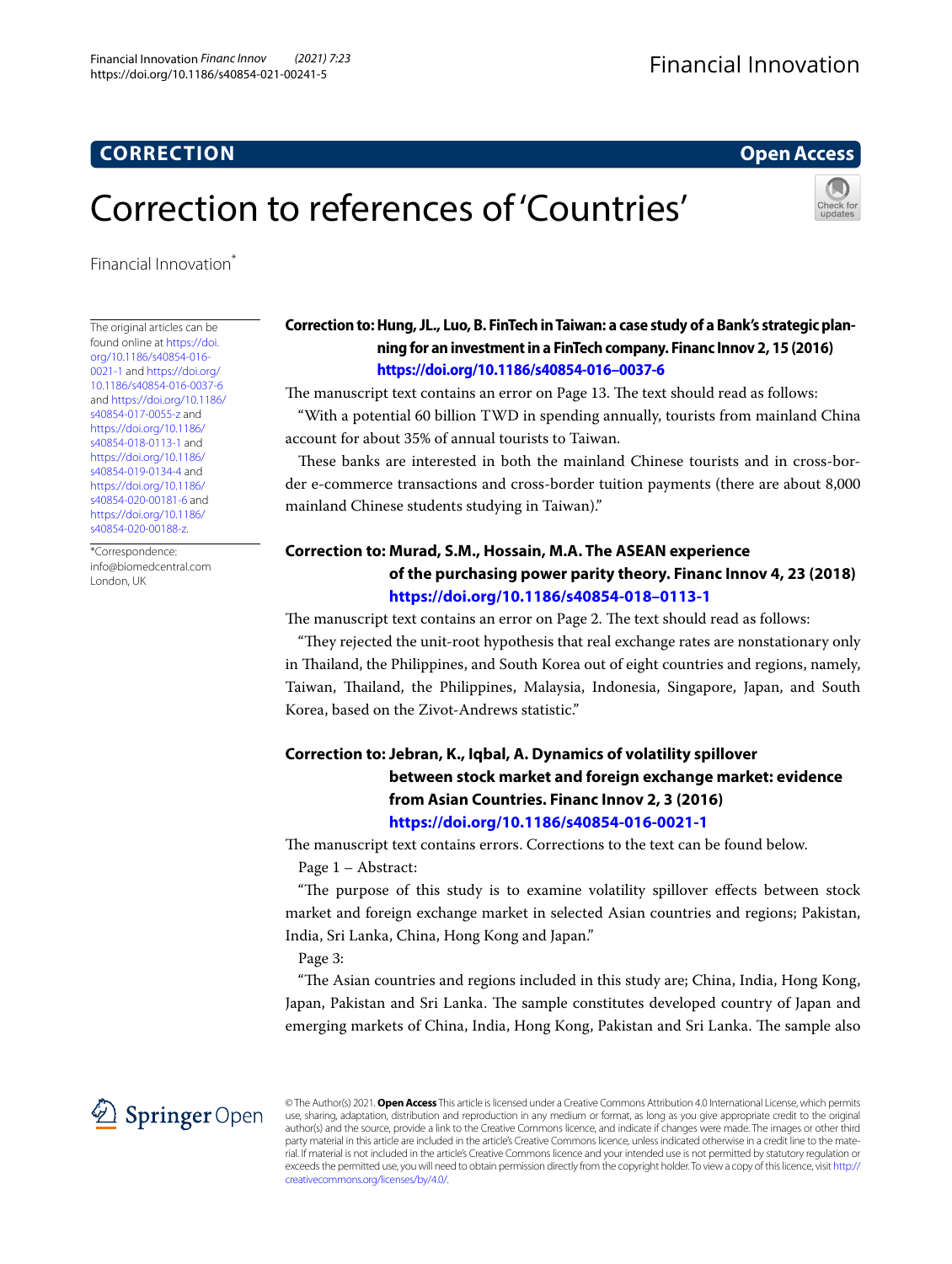represents three countries from South Asia i.e. Sri Lanka, India and Pakistan; and three countries and regions from East Asia i.e. Japan, Hong Kong and China."

Page 6: Sample selection.

"This study aims to examine Asian countries and regions. The sample includes six Asian countries and regions i.e. China, Hong Kong, Japan, Pakistan, India and Sri Lanka. The sample selection is based on idea to examine the volatility spillover in a sample of developed and emerging markets of Asia. So, the sample constitutes developed country of Japan and emerging markets of China, India, Pakistan, Hong Kong and Sri Lanka. The sample also represents three Asian countries and regions from East Asia; China, Hong Kong and Japan and the rest of the three countries i.e. Pakistan and India and Sri- Lanka from South Asia."

Page 18: Conclusions.

"Tis study investigated the dynamics of volatility spillover between stock market and foreign exchange market in Asian countries and regions i.e. China, India, Japan, Hong Kong, Pakistan and Sri- Lanka covering the period 4th January, 1999 to 1st January, 2014."

# **Correction to: Cheng, K., Yang, X. Interdependence between the stock market and the bond market in one country: evidence from the subprime crisis and the European debt crisis. Financ Innov 3, 5 (2017)**

#### **<https://doi.org/10.1186/s40854-017-0055-z>**

Table 2, Table 5 and Table 8 have been found to contain errors. For Column 1 of these tables, the table header should read "Countries and regions".

# **Correction to: Butt, S., Ramakrishnan, S., Loganathan, N. et al. Evaluating the exchange rate and commodity price nexus in Malaysia: evidence from the threshold cointegration approach. Financ Innov 6, 22 (2020)**

### **<https://doi.org/10.1186/s40854-020-00181-6>**

There is an error in the manuscript text on Page 5. The text should read:

"Hussain et al. (2017) showed that 12 Asian countries and regions (except Hong Kong and Japan) had weak negative cross-correlation between oil price and the exchange rate from 2006 to 2016."

### **Correction to: Ergün, B., Doruk, Ö.T. Efect of fnancial constraints on the growth of family and nonfamily frms in Turkey. Financ Innov 6, 28 (2020) <https://doi.org/10.1186/s40854-020-00188-z>**

There is an error in the table headers for Table 1 found on Pages 6 and 7. The table header for Column 3 should read "Countries and regions".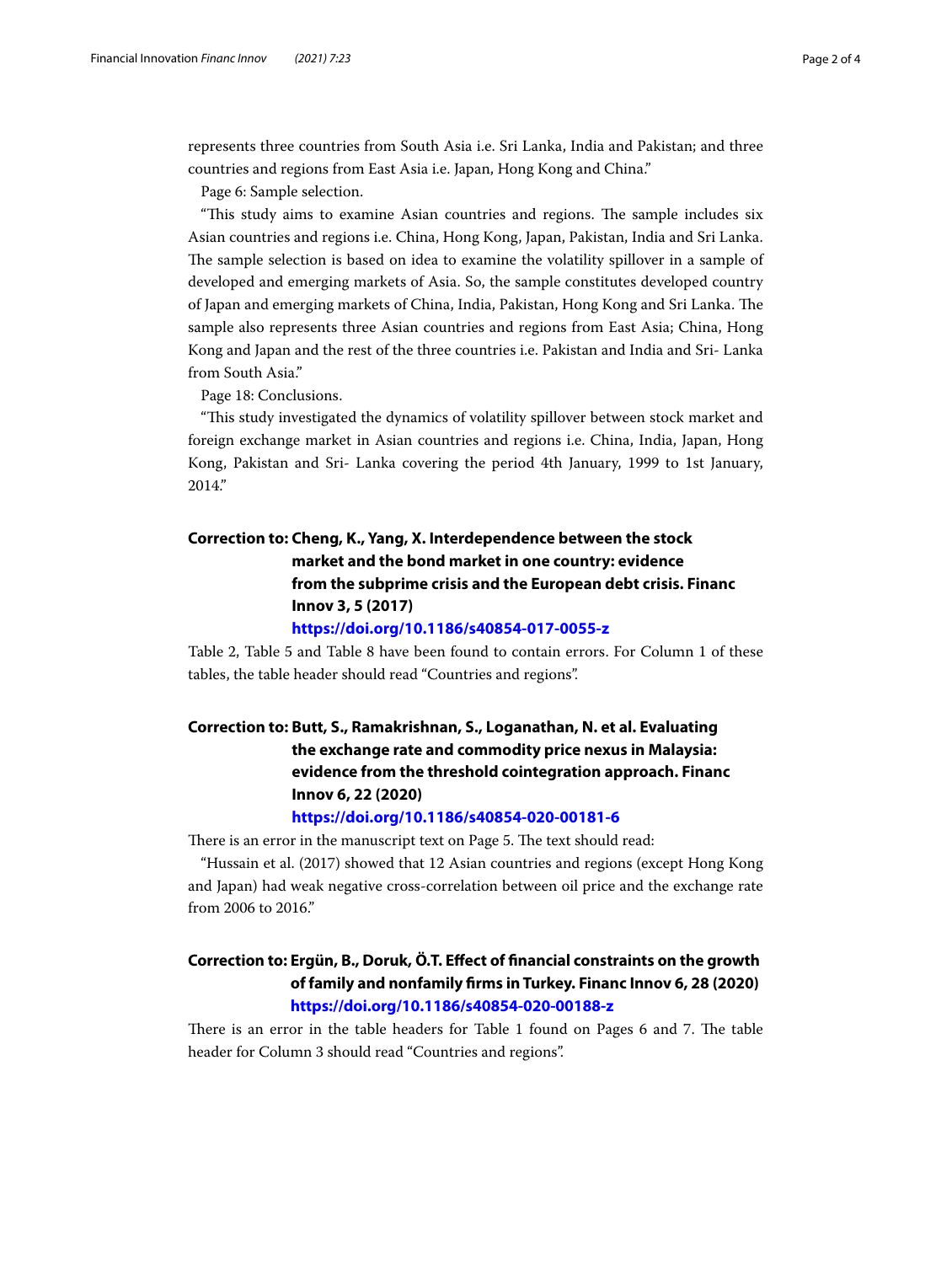### **Correction to: Hashmi, I.A.S., Bhatti, A.A. On the monetary measures of global liquidity. Financ Innov 5, 19 (2019) <https://doi.org/10.1186/s40854-019-0134-4>**

There are errors in the article text. Corrections to the text can be found below.

Page 1: Abstract.

"Tis study constructs and examines the dynamics of theoretical and atheoretical measures of global liquidity, using monthly data on the components of broad money over the period 2001M12-2017M12 for 39 high income countries and regions. We group the countries and regions into fve regional blocks as categorized by the World Bank: East Asia and the Pacifc, Europe and Central Asia, Latin America and the Caribbean, Middle East and North Africa, and North America."

Page 6: Data descriptions and sources.

"We use monthly data for high income countries and regions spanning from December 2001 to December 2017. Our sample of countries and regions includes Australia, Canada, Chile, the Czech Republic, Denmark, Euro area (EU19), Hong Kong, Hungary, Iceland, Israel, Japan, Korea Republic, New Zealand, Norway, Poland, Singapore, Sweden, Switzerland, the United Kingdom (UK), the United States (US) and Uruguay. The sample is primarily determined by the availability of data. Since countries and regions do not follow a uniform defnition of monetary aggregates, we use broad money as defned by the IMF as the broadest aggregate for each country or region. The data on broad money and its components is available for most of the sampled countries and regions except Hong Kong, New Zealand, Singapore, the UK and the US. Further, the Monetary and Financial Statistics Compilation Guide prepared by the IMF identifes the counterparts of broad money for these countries and regions. For example, M2 for the US, M3 for the euro area, M4 for the UK and M3 for other countries and regions. We use broad money counterparts for these countries and derive their subcomponents by classifying the constituents of M1, M2 and M3 separately. For countries and regions with the broadest aggregate of M3, we make three subcomponents: M1, the assets incorporated in M2 but not in M1 and the assets included in M3 but not in M2. In case of the US, we use currency in circulation, the assets included in M1 other than currency in circulation and the assets included in M2 but not in M1. Moreover, the broad money contains four components: currency in circulation, transferable deposits, other deposits included in broad money, and deposits other than securities included in broad money."

Page 18:

"Tis study constructs and examines the dynamics and cross-correlation of cyclical components of GREA with the lags of cyclical components of theoretical as well as atheoretical measures of global liquidity using monthly data spanning from December 2001 to December 2017, for 39 high income countries and regions."

Page 19: Endnote.

"Notes 7: We follow the World Bank list of economies (March 2017) for the classifcation of countries and regions."

Published online: 02 April 2021